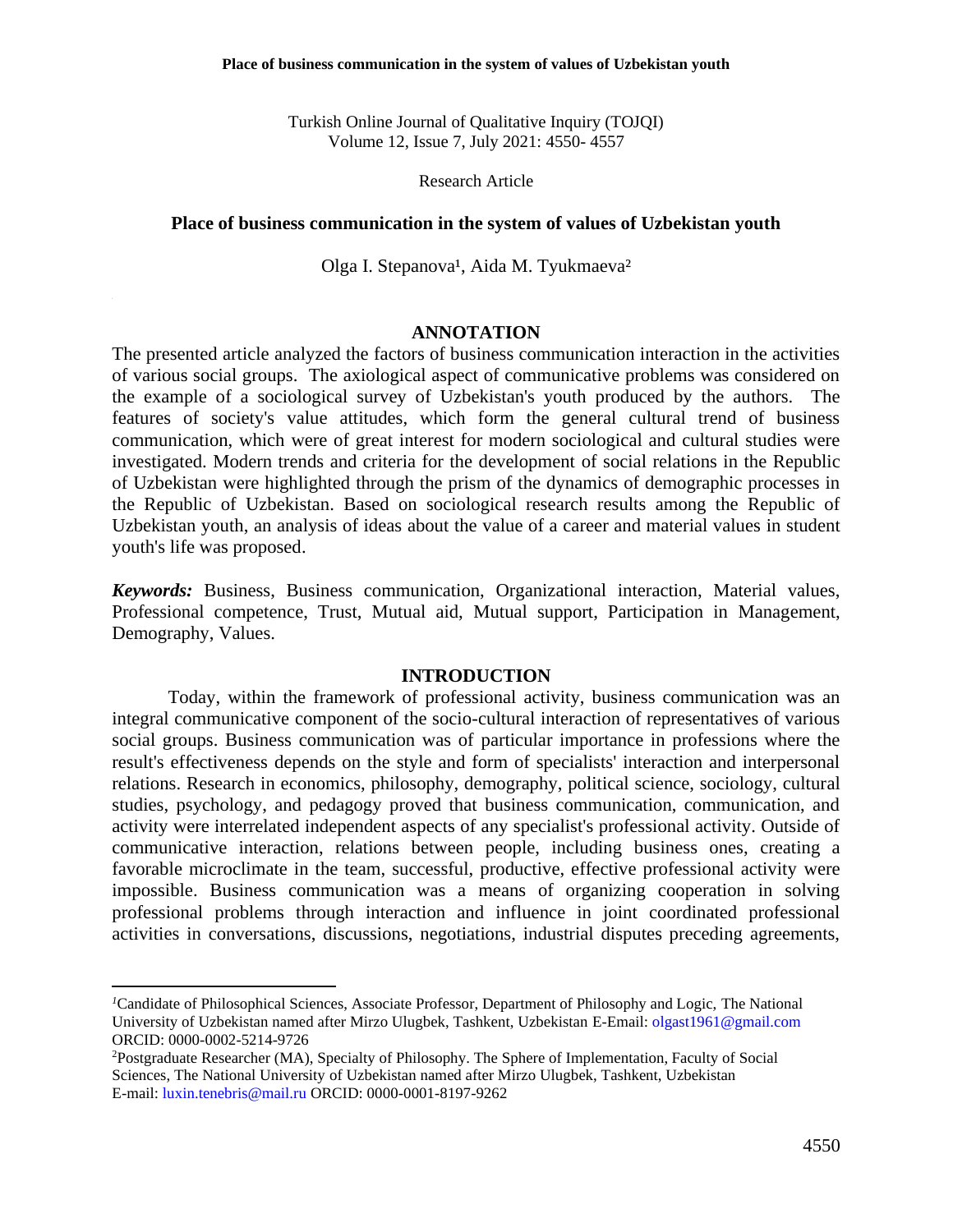contracts, and other things. Considering the demographic situation and the dynamics of population growth was of great importance in business communication.

## **MATERIALS AND METHODS**

1. General scientific methods:

1.1 Systems analysis, 1.2. Structural and functional, 1.3 Comparative studies, 1.4. The hypothetical-deductive method, 1.5. Formalization method,

2. Methods of specific sociological research: 2.1 Questioning, 2.2 Poll, 2.3 Dialogues, 2.4 Sociological observations, 2.5 Expert assessments, 2.6 Self-reflection.

Many modern researchers classified business communication into the following types:

- Business conversations, commercial negotiations, business meetings, business telephone conversations, reception, and communication with visitors (F.A.Kuzin);

- Business conversations, business negotiations, business meetings, business discussions (L.D. Stolyarenko);

- Business conversations (negotiations, meetings, "round tables," discussions, debates, debates); Business meetings (group and face to face); Public speeches (reports, messages, greetings, self-presentations, etc.); Meetings; Press conferences (briefings); Business breakfasts, lunches, dinners, buffets; Interviews (for example, when applying for a job); Communication through the media (by phone, via the Internet, by post or e-mail.), etc. (I.I Aminov).

The Republic of Uzbekistan is a developing country, which is located in the central part of the Central Asian region, covers the territory of 448.800 square kilometers, and has a population of 33.905.800 individual based on January 1, 2020, estimation, and has a mean population density of 74, 1 people per square kilometers, while the population density figures are unequal among the 12 regions (from 11, 0 to 700, 4 people per square kilometer). The Republic of Uzbekistan is the most densely populated part of the whole Central Asian region. The demographic growth of the Republic was mainly determined by particular characteristics of the Eastern mentality, the religion of Islam, the traditions that are being passed down from generation to generation, and in which there was a belief that the level of well-being and flourishing of a family is directly proportional to the number of children that family has. Traditionally, large families, families with many children, were seen as a symbol of the happy union between man and woman, as a demonstration of Allah's blessing and support for parents in old age. Numerous classical and folklore literature sources supported this supposition. In the 17th and 19th centuries, when overwhelming majorities of the population were dehqans (a peasant, an agricultural worker), artisans, traders, the large families provided the parents with helping hands in work, since at that times the children were taught craftsmanship and artisanship at very young ages. The tendency for high birthrates in Uzbekistan lasted well into the 20th century. In the Soviet period, the state government encouraged having many children: a decoration medal called "Women with many children," families with many children were compensated, and they were awarded monetary and other material aids and privileges.

Additionally, another one of the instruments of the stimulation of birthrate was the tax for childlessness – "a tax for bachelors, unmarried citizens, and citizens with small families," which was imposed upon childless men of 20 to 50 years old and upon childless women of 20 to 45 years old. The existence of children in families gave the government hope of a future free labor force, which could be exploited in cotton plantations, in-state orchards, and also it assumed the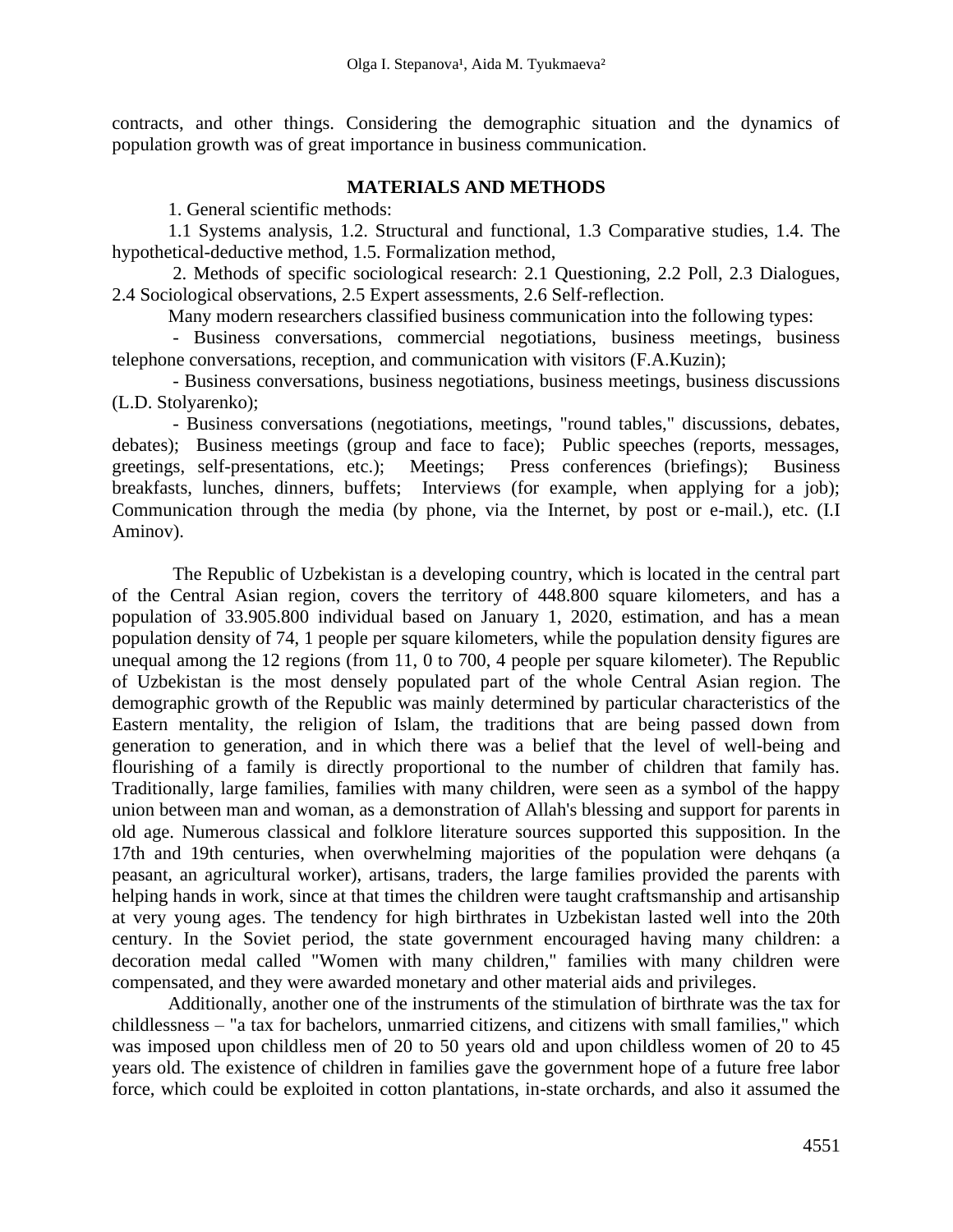involvement of the state in these kinds of child labor exploitation in the system of state despotism. In the Republic of Uzbekistan, such policy of forced mobilization of children to the cotton-picking activity was practiced for a very long period, however in recent times, Uzbekistan, in cooperation with the International Labor Organization (ILO), took several serious measures to eradicate the child and forced labor ultimately, and at the moment this problem was not as acute as it was before. However, in the 21st century, there had been a persistent tendency to increase the share (%) of the value of material values, career, welfare, and business communication in the younger generation of Uzbekistan's value system. If earlier in the first place in the system of values were placed family and children, now the preference is given to education, professional solvency, material well-being, and business communication.

The processes of urbanization, the attraction of women into the public sphere, the increase in the requirements of a decent mode of life, the desire to provide the children with a decent education and material support gradually led to the partly decrease in the growth of the population and birthrate in the Republic of Uzbekistan. A sociological survey conducted by the authors of this article supported the general tendency to decline in the birthrate, and it was widely covered in the scientific literature. However, insufficient attention to the rise of population size in densely populated areas led to the deterioration of production, transport, and engineering-communication infrastructure, which could not serve the needs of people's evergrowing volume. In this condition, regulating the situation of overall environmental deterioration would become increasingly complicated due to the extent of the anthropological impact on the environment. Overpopulation, which was characterized by the increase in the population's density directly, influenced social tension and inevitably led to various kinds of deviant behavior among the people. The increase of the crime levels in densely populated areas is considered one reason for the unequal distribution of population among Uzbekistan administrative-territorial units. The increasing concentration of motor vehicles accelerated the exclusion of oxygen out of the atmosphere and increased various emissions, including carbon and nitrogen, hydrocarbon, and sulfurous compounds. These emissions increased the risk of various cancers or other cardiovascular and respiratory diseases, which in turn contributed to the decrease in Uzbekistan's average life expectancy. At the moment, the various measures are taken by the state government for fighting the climate deterioration problems having a considerable effect in the effort of maintaining satisfactory climatic and environmental conditions, but if we take into consideration the fact that there are no real conditions for the total liberation of nature from the anthropogenic interference of the man, the efforts in that direction must be reinforced.

According to the statistics, after the declaration of the Independence of Uzbekistan, the country went through several "waves" of migration, which skipping not only from the labor migrations to the foreign countries but also from the migrations that took place within the country or the region in order to adapt the climatic changes affecting the agricultural cycles or to achieve better educational or career opportunities. The aggregate of the factors mentioned above resulted in the fall of the people's energy and food consumption, reflected in the global problem of acute resource shortages and their unequal distribution. Sudden forestalling of the birthrate over the death rate in the Republic of Uzbekistan did not allow keeping the optimum ratio of the coefficient of fertility and mortality, which should in proper manner correspond to the ratio of 1:1.

The essential demographic indicators that influenced population change dynamics might be fertility, urbanization, mortality, migration, marriages, and divorces. The maintenance of favorable demographical situation came to be the inalienable and all-persistent tasks of the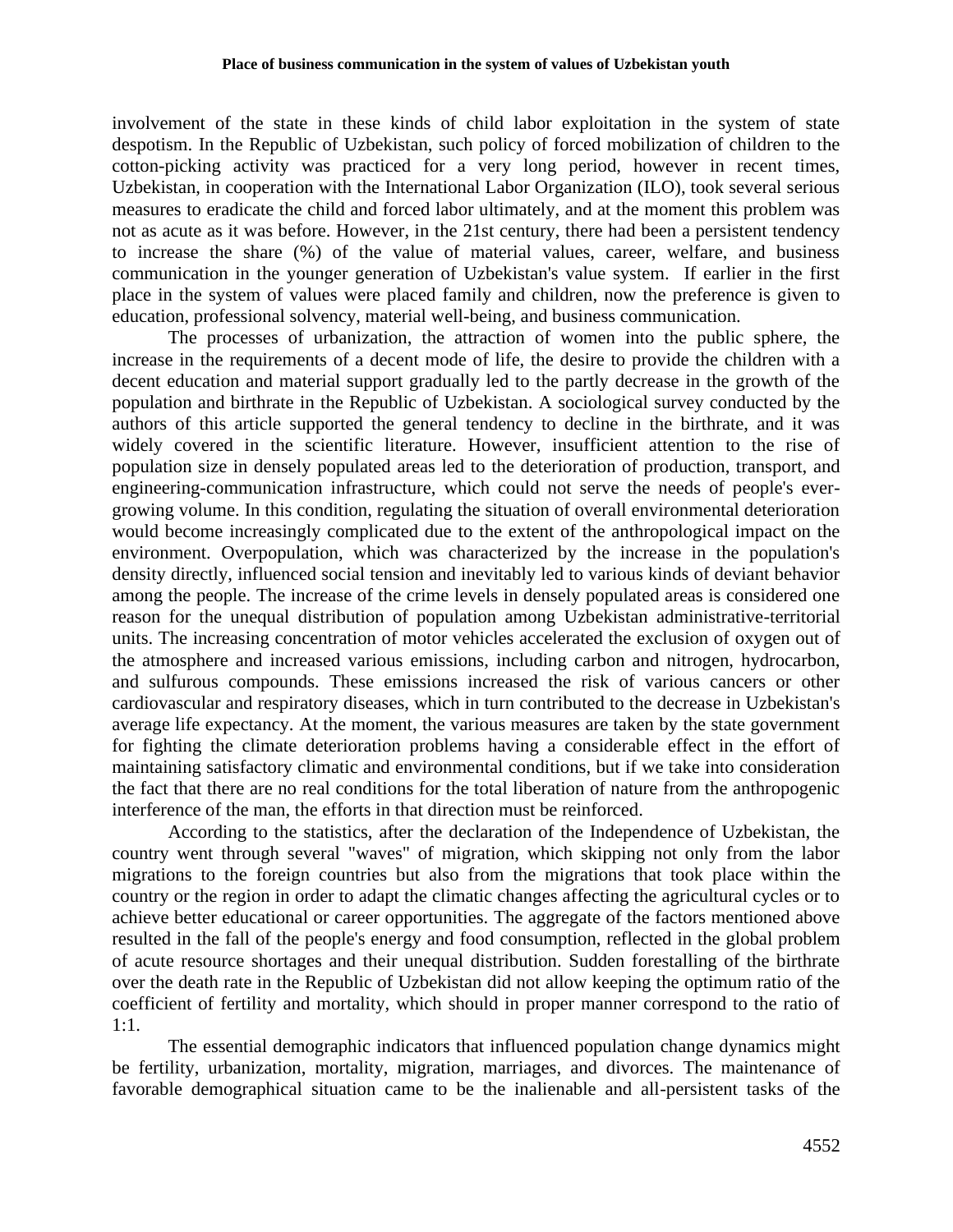government, which was, however, severely restricted by the specifications of the territorial and natural conditions of its administrative-territorial limits, its natural resources, scientific and industrial potential. Inability to maintain the desired quality of life due to the population's growing size is also connected to another of the most important demographic factors: the number of divorces implemented in Uzbekistan. According to the data provided by the Statistics Committee of the Republic of Uzbekistan, in 2017, the number of marriages and divorces in Uzbekistan were 306.2 thousand and 31.9 thousand respectively, and in 2018 – the figures were 311.3 thousand and 32.3 thousand respectively.

According to the results of the rating of "Countries suffering from water shortage," conducted by the Institute of World Resources, Uzbekistan placed 164th, which served as a severe basis for assuming that there was a real threat of environmental and provisional resources in Uzbekistan. The data provided by the World Bank showed that in 2018, the amount of water damage in Uzbekistan was 469 m/sq., or 32 percent of the total amount of produced drinking water. Today, the problem of providing the Republic of Uzbekistan with water resources was becoming one of the government's priority tasks. In connection with this, the Cabinet of Ministers of the Republic of Uzbekistan adopted a Resolution "On the organization of the activities of agencies in realizing the projects in the sphere of water management," the objective of this document was to form and to prepare various projects for the optimization of water economy in the country.

In the State Development Program "On the Strategy of Actions is concerning the five priority development directions of the Republic of Uzbekistan in 2017-2021", the main focus was directed at families' well-being, and the task of upbringing educated, developed generation, etc. Numerous problems in the Republic of Uzbekistan: economic, environmental, demographic, and others could not be solved without appropriate economic education for young people; therefore, in all universities of the Republic of Uzbekistan, the subject of economic theory is included as a compulsory subject, where one of the important topics was the topic of business communication. Many leading economists studied the problems of the economic education of young people. For example, Professor A.B. Mamanazarov devoted detailed scientific research to this problem. The state realized that the current generation must have the skills to develop their own business: drawing up a business plan, mastering accounting, and business communication.

 The authors' sociological research was devoted to studying the value attitudes of the youth of Uzbekistan, where significant attention was paid to the analysis of the place of business communications in the value system of the younger generation. The authors conducted a sociological survey attended by 500 people aged 16 to 30 years of different sex, nationality, religion, educational level, and social status. The respondents included both the city and the regional contingent, both the capital and regional centers, and all regions. This allowed the authors to investigate the difference in the territorial residence place's results in the most detailed way. The purpose of the sociological study was to identify the upcoming dynamics of the birth rate and identify young people's value orientations concerning the importance of social status and personal well-being. The respondents' primary attention focused on providing information about the desired and planned number of children and the choice in the hierarchical sequence of the place and role of the family, social status, career, and professional competence. Business communication, economic knowledge, welfare, health, and fame in the personal value system among the list of other alternatives proposed by the authors. The processing and systematic analysis of the sociological survey results made it possible to identify indicators of the upcoming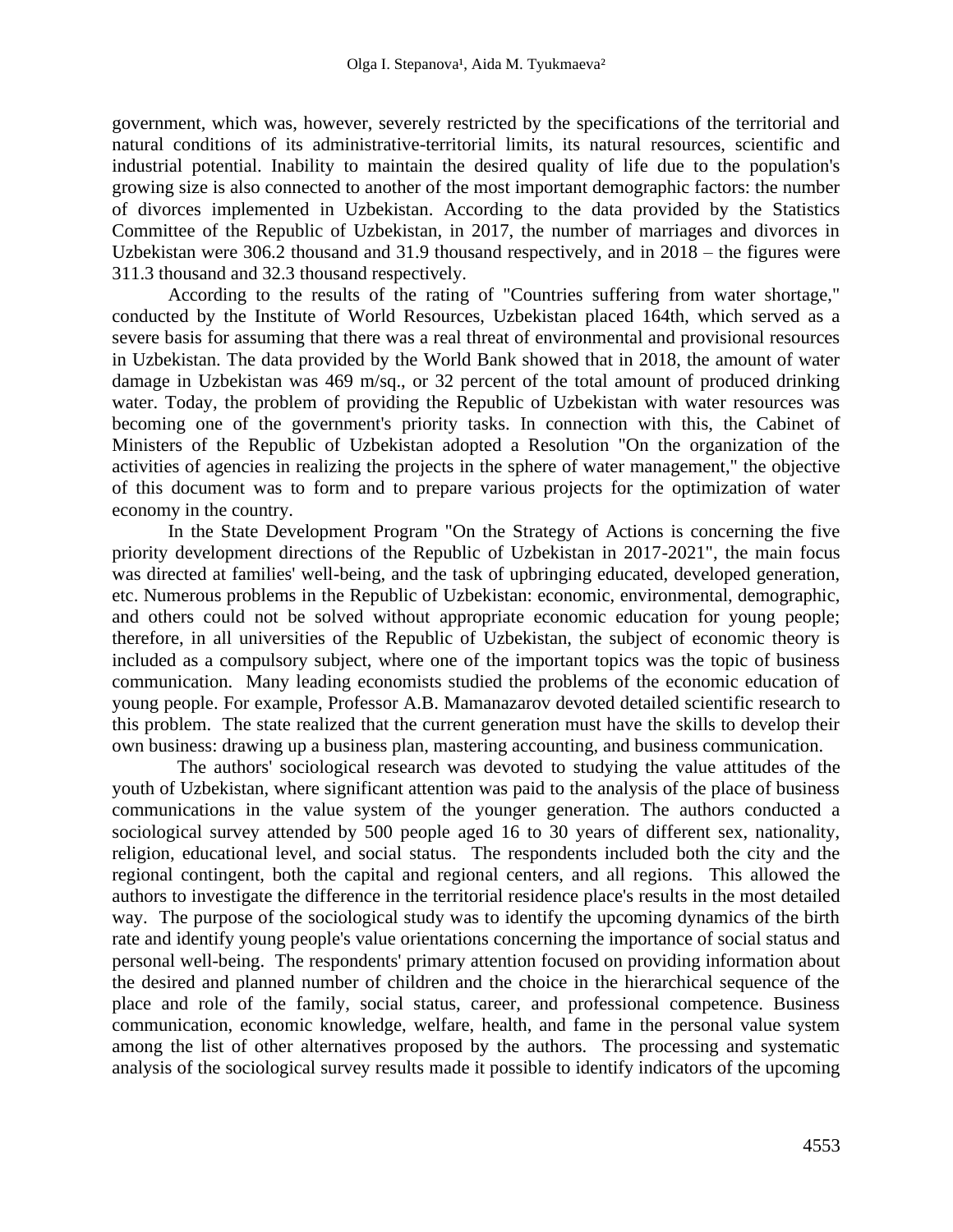demographic situation and value attitudes among the younger generation concerning focusing on the need to obtain a certain level of well-being.

The structure of the sociological questionnaire used by the authors in obtaining statistical results includes a questionnaire and a list of open and closed questions, formulated as follows: "From the given list of values, choose five those that, in your opinion, are the most significant?", including health, money, career, social status, fame, family, career, professional competence, and business communication, economic and legal literacy, respect, education, and professional recognition. Thus, the study of the results obtained was reproduced by analyzing the hierarchical sequence data from the above list of options. Thus, the authors were able to analyze the level of adoption by children of parental behavior patterns in the system of forming personal worldviews and value attitudes. As a result of processing the data obtained during the sociological survey, the authors compiled the following diagram.



Analysis of the sociological survey data on the hierarchical sequence of the list of values given by the authors, the following results were obtained: only 4% of respondents put material well-being (including business communication) in the last sixth place, 10% placed the value of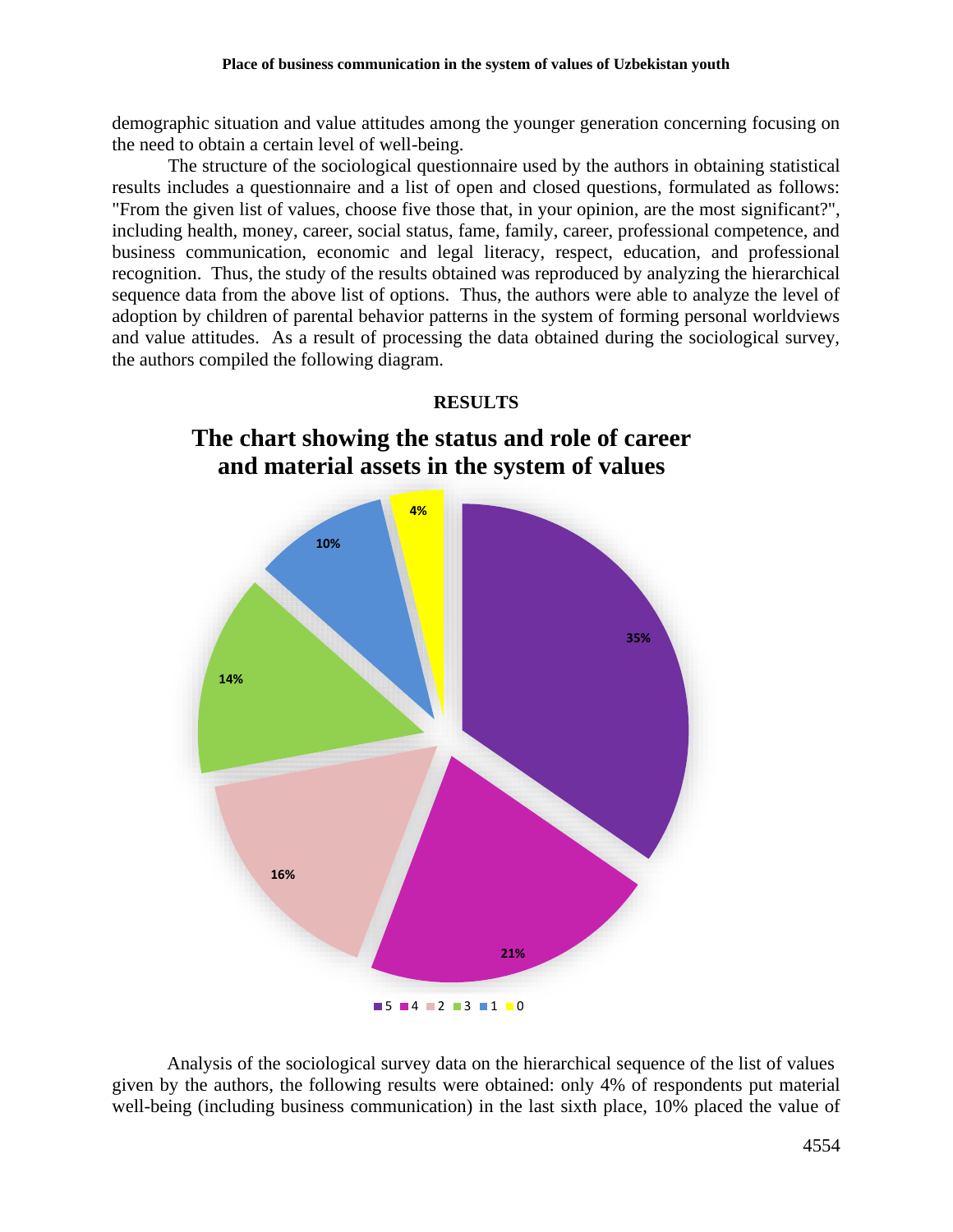material well-being (including business communication) in fifth place, 15% - in fourth, 17% in third place, 22% - in second, and 36% placed the value of material well-being (including business communication) in the first place. Thus, from the above diagram, the most characteristic is the materialistic orientation of the general axiological guidelines of Uzbekistan's youth, which made it possible to state the implementation of a branched direction of the value choice of spheres that were not directly related to the creation of matrimonial relations. Within this study's framework, such a situation, characterized by a shift in the spectrum of strong values, was a positive criterion for the policy of containing the rate of demographic growth. The results of this study correlated with the sociological developments of Russian specialists (A.A. Larina, who, using the different scale of terminal values of I. Rokich, revealed a similar phenomenon associated with the reassessment of the traditional system of values among Russian youth. This allowed us to record a general worldview shift arising within the framework of the transition from the system of traditionally materialistic values to post-materialistic ones, based on the desire for self-affirmation through the achievement of certain personal heights.

Since the modern young generation was subject to the economic and political changes taking place in society, the majority of the respondents' choice was concentrated around the system of Western value standards. Young people made their individual choices based on values that guarantee the prospect of social and material well-being. The hierarchical system of values was the basis for forming healthy social relations, acting as an effective mechanism for regulating the state as a whole. One of the leading positions in this system of value attitudes was occupied by a career, in the content of which the prevailing number of respondents included the possibility of obtaining high earnings and the prospect of social recognition. Since a career as a field for the implementation of business communication actively interacted with many human needs, the degree of its relevance and social significance directly impacted the possession of an appropriate material base and the possibility of professional self-realization.

### **CONCLUSION**

Based on the information obtained as a result of the sociological survey carried out by the authors, it could be concluded that the role of career, material and social well-being (including business communication) among the young generation of Uzbekistan was one of the leading values since often had a positive impact on the development of society. Due to their fragile young age, young people, studying within the walls of higher educational institutions, began to develop individual career strategies that allowed them to move to an entirely new level in the shortest possible time. Thus, the authors made the following conclusion:

1. For most of the respondents, one of the most critical indicators of a prosperous life was the choice of a successful career with high wages.

2. The majority of the respondents, in addition to achieving family and educational goals, strived with great zeal to achieve high career success.

3. The overwhelming majority of the respondents were inclined to base their values on Western standards of success, which led to a positive assessment of axiological guidelines.

4. Most of the respondents, when choosing between family and career, opted for the family since the strong influence of the traditional value system did not eradicate the idea of the family as the highest personal good.

The implementation of material tasks related to the search for a successful career, financial independence, the possibility of self-realization were the main priorities of the younger generation. However, an essential question in such a formulation of the problem was the correct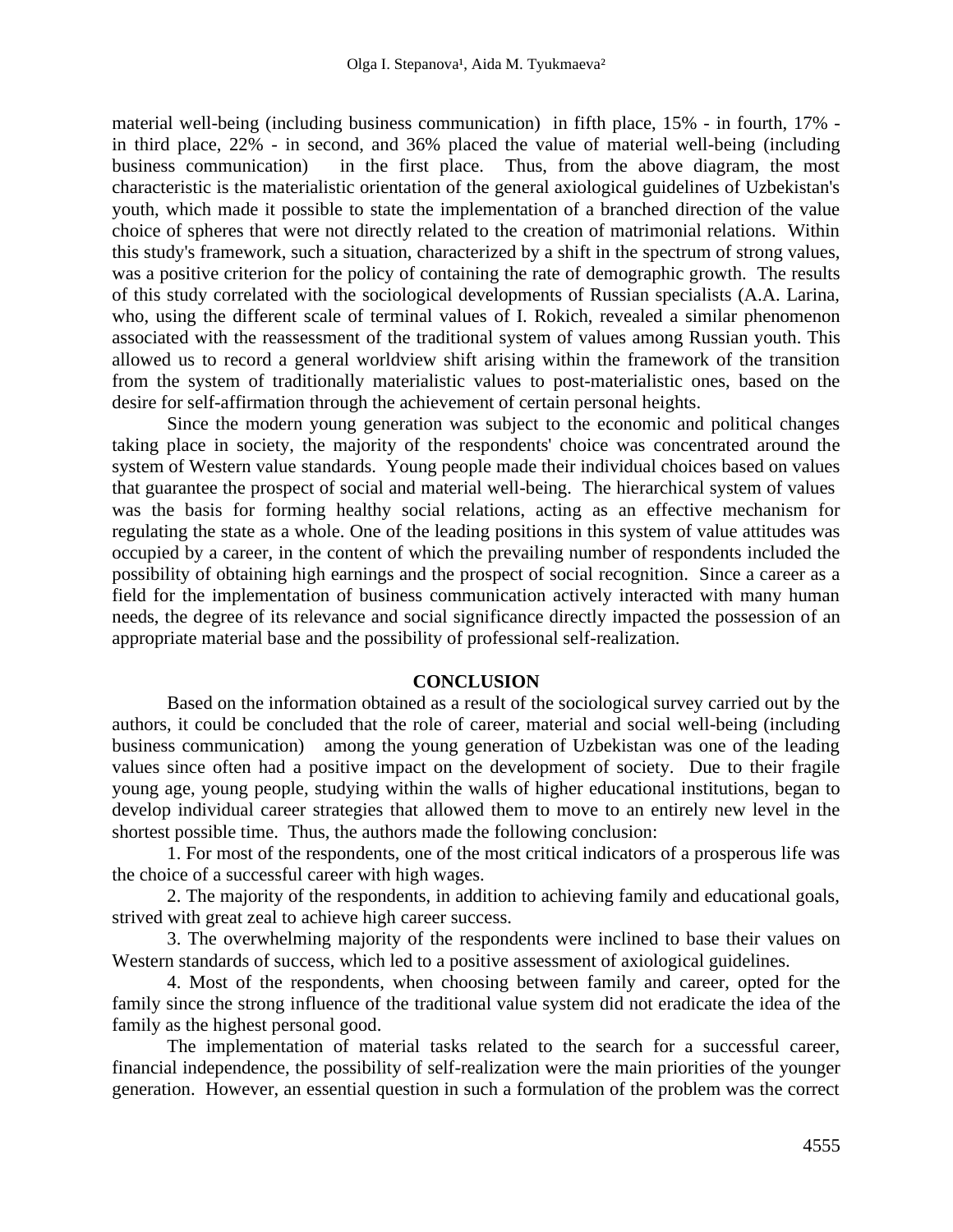choice of methods, strategies, and ways of solving the arising socio-economic difficulties. Career strategy was a plan to develop an employee's professional and personal qualities to achieve a successful career, including goals, plans, and strategies that met the organization's requirements. Based on the preceding, a career's role is acquired an entirely new meaning within the framework of the socio-economic problems existing in society. Thus, effective business communication became one of the priorities for youth, society, and the state.

## **CONFLICT OF INTERESTS AND CONTRIBUTION OF AUTHORS**

 The authors declare the absence of obvious and potential conflicts of interest related to the publication of this article and report on the contribution of each author.

## **SOURCE OF FINANCING**

No funding was required for this research.

# **LIST OF REFERENCES**

- 1. Bargiela-Chiappini F., Nickerson C., Plan-ken B. Business Discourse. Palgrave Macmillan, P. 240, (2007).
- 2. Danyushina Y.V. Business Discourse. Moscow: GUU, P. 64, (2009).
- 3. 3 Kurbanov Sh. B. Development of urban settlements and the problem of urbanization of the lower administrative regions of Uzbekistan // Socio-economic geography. Bulletin of the Association of Russian Geographers and Social Scientists, P. 99, (2014). No. 3.
- 4. Kagan MS The world of communication: problems of intersubjective relations. M .: Publishing house of political literature, P. 103,(1988).
- 5. Taratukhina Yu.V., Avdeeva Z.K. Business and intercultural communication. Moscow: Yurayt Publishing House, P. 78, (2014).
- 6. Smirnov G.N. Ethics of business, business and public relations. M .: Publishing house URAO, P. 111, (2001).
- 7. Stefanov N. Social sciences and social technology. M., P. 45, (1976).
- 8. Zemlyanova L.M. Foreign communication studies on the threshold of the information society: Explanatory dictionary of terms and concepts. M., P. 308, (1999).
- 9. Vaclavik P., Bivin D., Jackson D. The pragmatics of human communications: the study of patterns, pathologies and paradoxes of interaction. M., P. 99 (2000).
- 10. Gorbatov A. V., Eleskina O. V. Business ethics. Kemerovo, (2007).